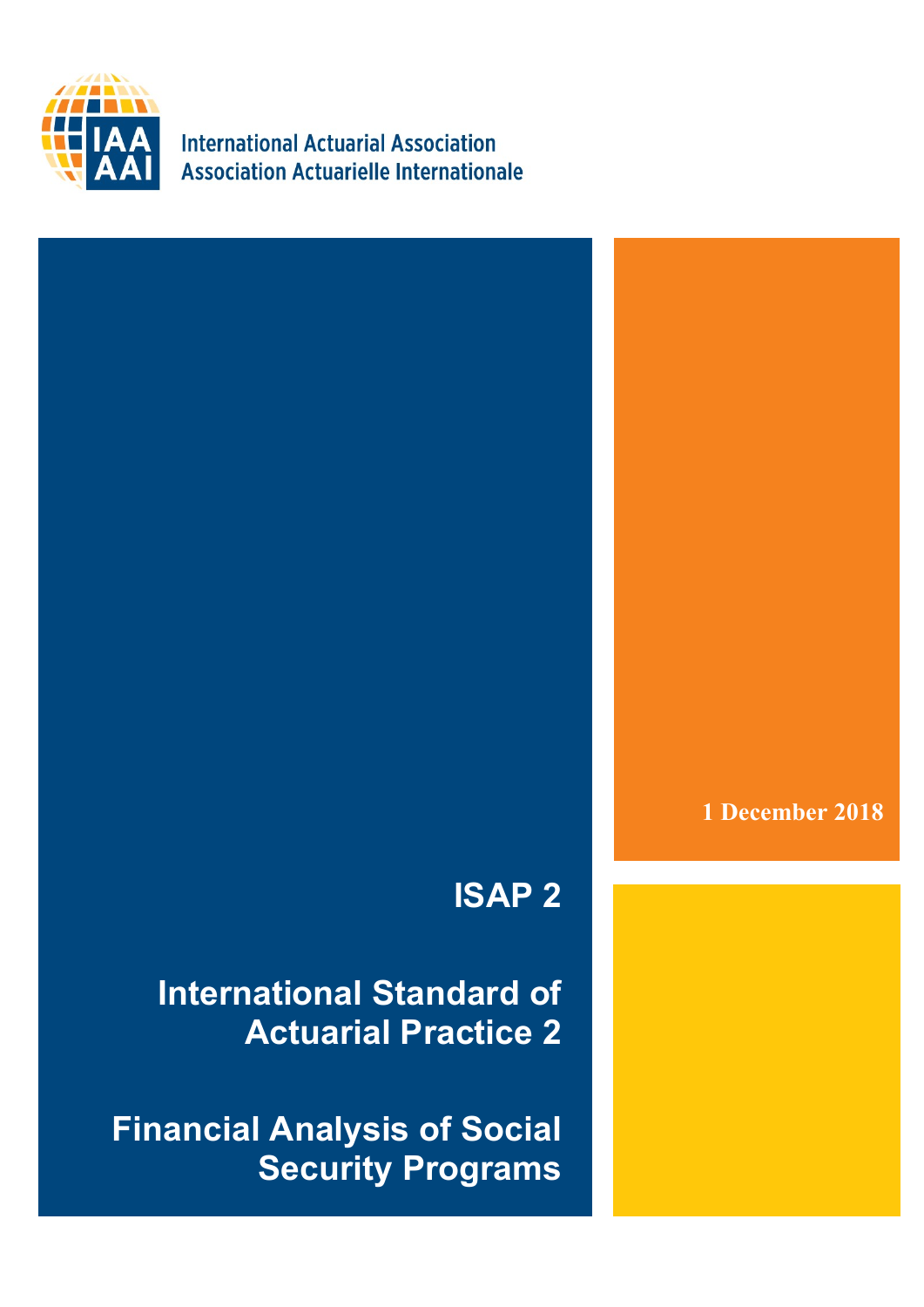## **ISAP 2 International Standard of Actuarial Practice 2**

### **Financial Analysis of Social Security Programs**

Adopted by the IAA Council 13 October 2013 Conformance changes adopted 23 April 2017 Conformance changes adopted 1 December 2018



**International Actuarial Association Association Actuarielle Internationale** 

**Tel:** +1-613-236-0886 **Fax:** +1-613-236-1386 **Email:** secretariat@actuaries.org 1203-99 Metcalfe, Ottawa ON K1P 6L7 Canada **[www.actuaries.org](http://www.actuaries.org/)**

© International Actuarial Association/ Association Actuarial Internationale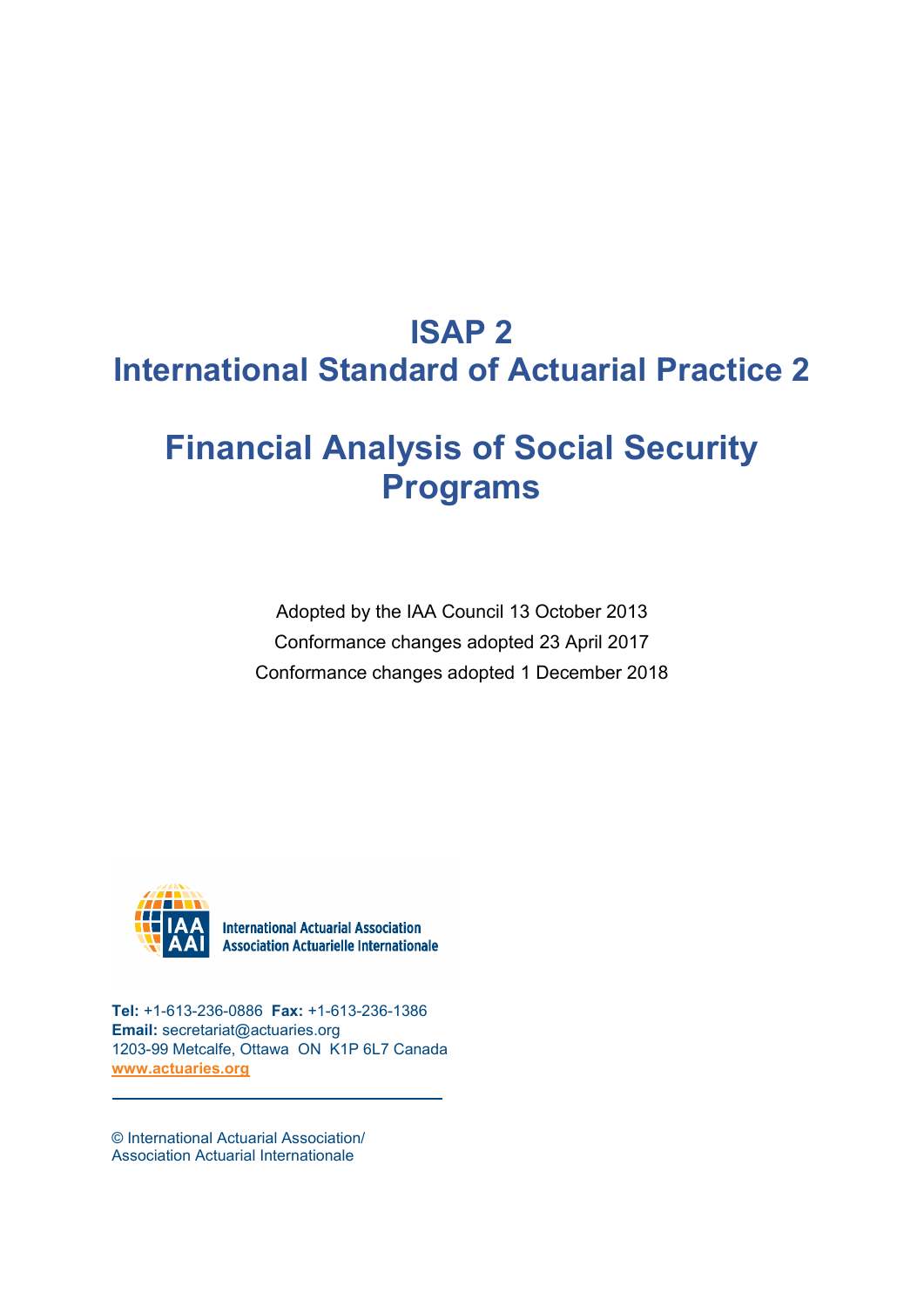### **TABLE OF CONTENTS**

| Section 1. |  |
|------------|--|
| 1.1        |  |
| 1.2        |  |
| 1.3        |  |
| 1.6        |  |
| Section 2. |  |
| 2.1        |  |
| 2.2        |  |
| 2.3        |  |
| 2.4        |  |
| 2.5        |  |
| 2.6        |  |
| Section 3  |  |
| 3.1        |  |
| 3.2        |  |
|            |  |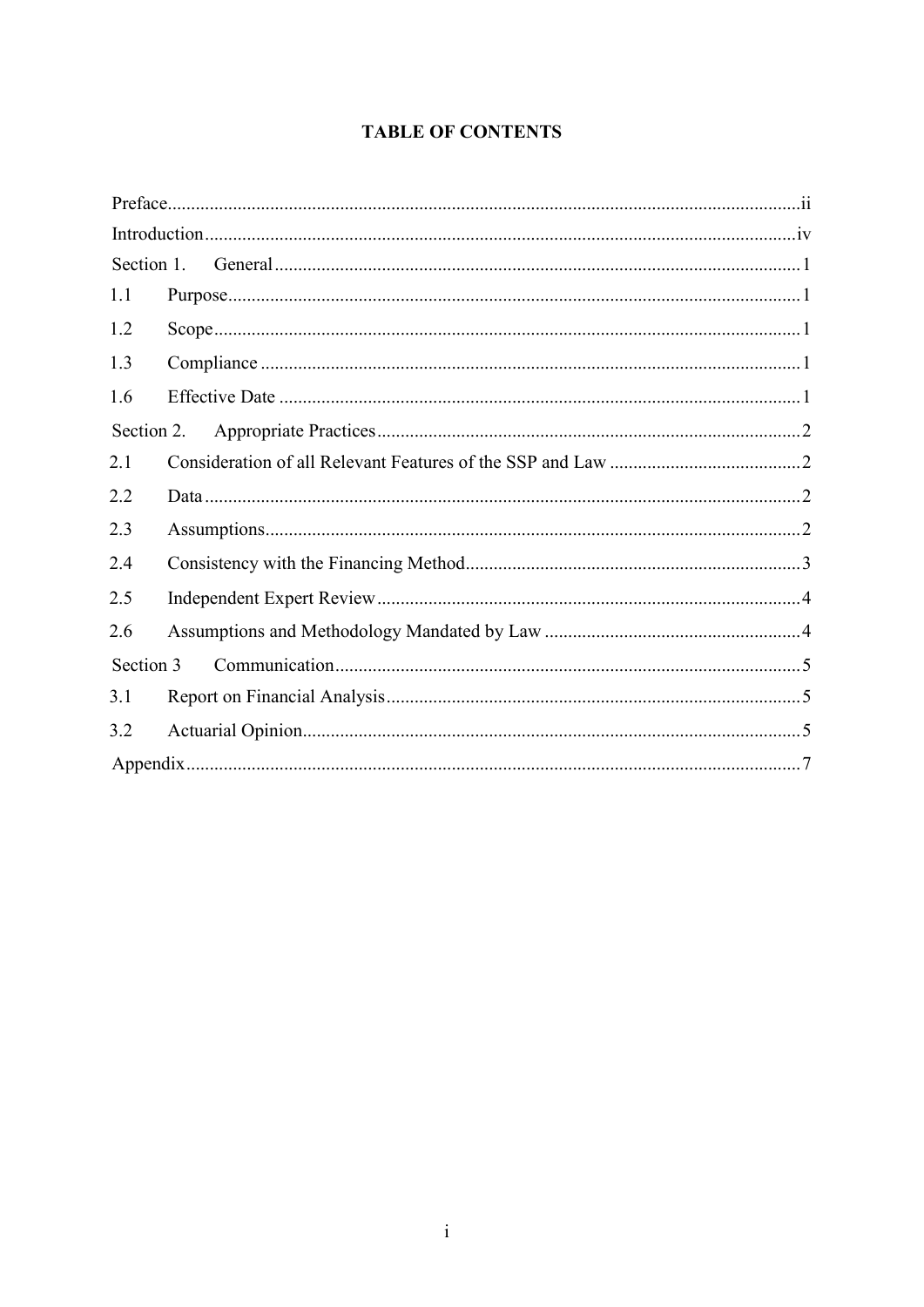#### <span id="page-3-0"></span>**Preface**

#### **This International Standard of Actuarial Practice (ISAP) is a model for actuarial standard-setting bodies to consider.**

The International Actuarial Association [\(IAA\)](https://www.actuaries.org/IAA/Documents/CTTEES_ASC/ISAPs_Glossary_Terms/IAA.html) encourages relevant actuarial standard-setting bodies to maintain a standard or set of standards that is substantially consistent with this ISAP to the extent that the content of this ISAP is appropriate for [actuaries](https://www.actuaries.org/IAA/Documents/CTTEES_ASC/ISAPs_Glossary_Terms/IAA.html) in their jurisdiction. This can be achieved in many ways, including:

- Adopting this ISAP as a standard with only the modifications in the Drafting Notes;
- Customizing this ISAP by revising the text of the ISAP to the extent deemed appropriate by the standard-setting body while ensuring that the resulting standard or set of standards is substantially consistent with this ISAP;
- Endorsing this ISAP by declaring that this ISAP is appropriate for use in certain clearly defined circumstances;
- Modifying existing standards to obtain substantial consistency with this ISAP; or
- Confirming that existing standards are already substantially consistent with this ISAP.

A standard or set of standards that is promulgated by a standard-setting body is considered to be substantially consistent with this ISAP if:

- There are no material gaps in the standard $(s)$  in respect of the principles set out in this ISAP; and
- The standard or set of standards does not contradict this ISAP.

If an actuarial standard-setting body wishes to adopt or endorse this ISAP, it is essential to ensure that existing standards are substantially consistent with [ISAP 1](https://www.actuaries.org/IAA/Documents/CTTEES_ASC/Final_ISAPs_Posted/ISAP1_Review_adopted_1Dec2018.pdf) as this ISAP relies upon [ISAP 1](https://www.actuaries.org/IAA/Documents/CTTEES_ASC/Final_ISAPs_Posted/ISAP1_Review_adopted_1Dec2018.pdf) in many respects. Likewise, any customization of this ISAP, or modification of existing standards to obtain substantial consistency with this ISAP, should recognize the important fact that this ISAP relies upon [ISAP 1](https://www.actuaries.org/IAA/Documents/CTTEES_ASC/Final_ISAPs_Posted/ISAP1_Review_adopted_1Dec2018.pdf) in many respects.

If this ISAP is translated for the purposes of adoption, the adopting body should select three verbs that embody the concepts of "must", "should", and "may", as described in paragraph 1.6 Language of [ISAP 1,](https://www.actuaries.org/IAA/Documents/CTTEES_ASC/Final_ISAPs_Posted/ISAP1_Review_adopted_1Dec2018.pdf) even if such verbs are not the literal translation of "must", "should", and "may".

#### **ISAPs are model standards of actuarial practice and, as such, are not binding on any [actuary.](https://www.actuaries.org/IAA/Documents/CTTEES_ASC/ISAPs_Glossary_Terms/IAA.html)**

ISAP 2 was adopted by the [IAA](https://www.actuaries.org/IAA/Documents/CTTEES_ASC/ISAPs_Glossary_Terms/IAA.html) Council in October 2013. This conforming version was adopted on 1 December 2018.

*[Drafting Notes: when an actuarial standard-setting organization adopts this ISAP it should:*

- *1. Replace "ISAP" throughout the document with the local standard name, if applicable;*
- *2. Modify the wording in paragraph 1.4 to point to the local standard(s) that are substantially consistent with [ISAP 1,](https://www.actuaries.org/IAA/Documents/CTTEES_ASC/Final_ISAPs_Posted/ISAP1_Review_adopted_1Dec2018.pdf) rather than referring to [ISAP 1](https://www.actuaries.org/IAA/Documents/CTTEES_ASC/Final_ISAPs_Posted/ISAP1_Review_adopted_1Dec2018.pdf) directly, if appropriate;*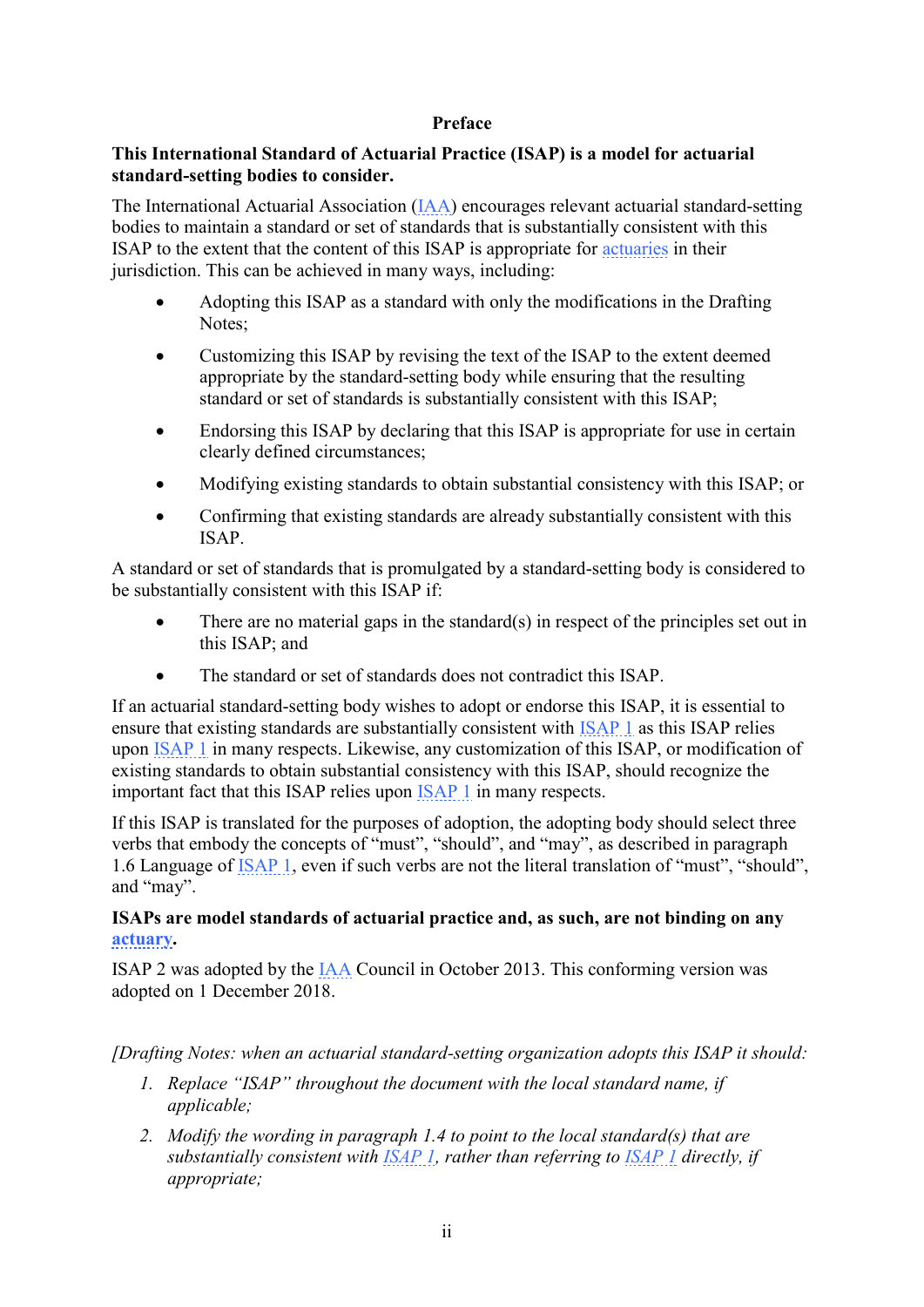- *3. Choose the appropriate phrase and date in paragraph 1.6;*
- *4. Review this ISAP for, and resolve, any conflicts with the local [law](https://www.actuaries.org/IAA/Documents/CTTEES_ASC/ISAPs_Glossary_Terms/law.html) and code of professional conduct; and*
- 5. *Delete this preface (including these drafting notes) and the footnote associated with paragraph 1.6.]*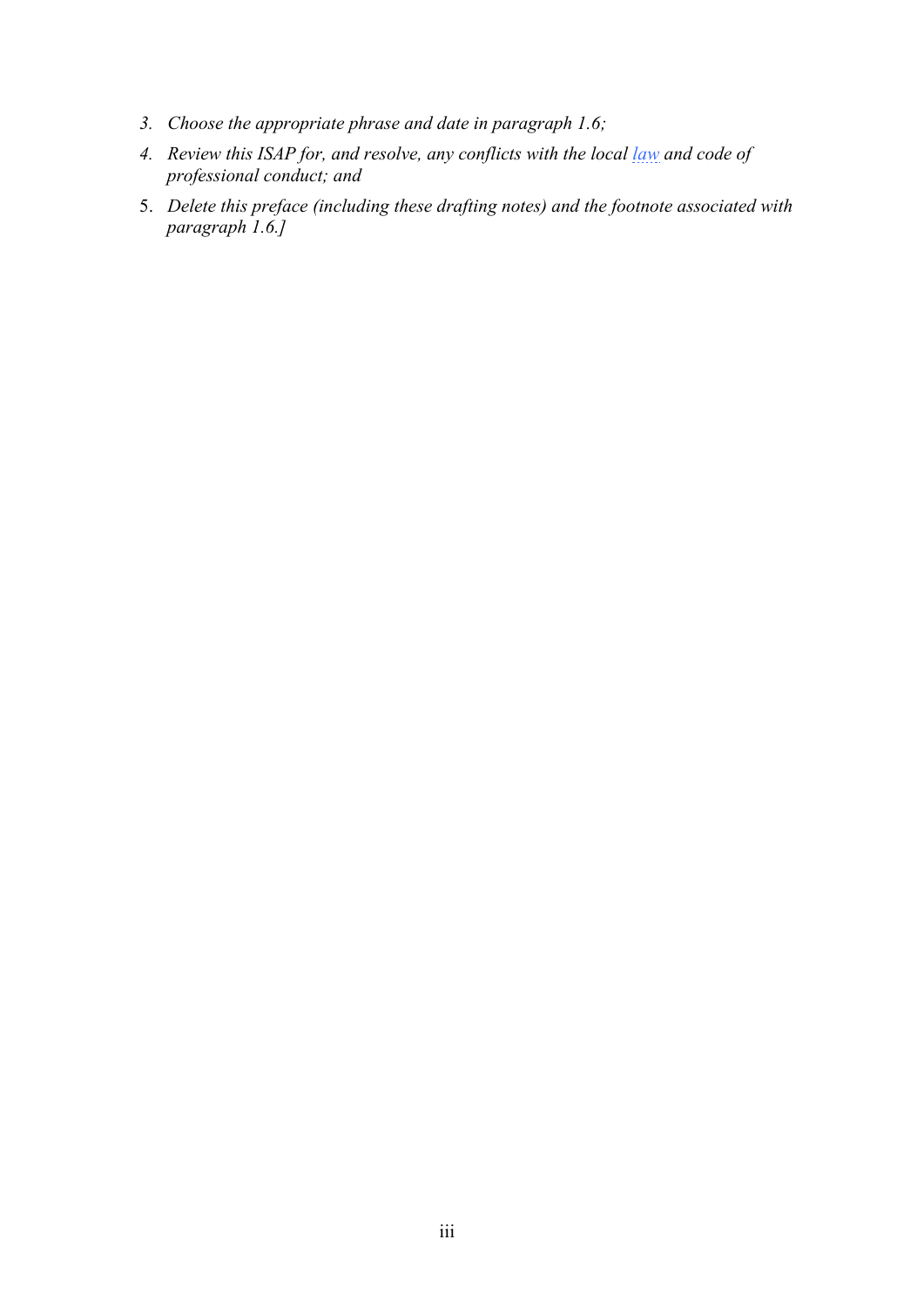#### <span id="page-5-0"></span>**Introduction**

This International Standard of Actuarial Practice (ISAP) applies to [actuarial services](https://www.actuaries.org/IAA/Documents/CTTEES_ASC/ISAPs_Glossary_Terms/actuarial_services.html) performed in the context of [social security programs](https://www.actuaries.org/IAA/Documents/CTTEES_ASC/ISAPs_Glossary_Terms/social_security_program.html) [\(SSPs](https://www.actuaries.org/IAA/Documents/CTTEES_ASC/ISAPs_Glossary_Terms/social_security_program.html)). It is intended to:

- Promote the development of consistent actuarial practice for [SSPs](https://www.actuaries.org/IAA/Documents/CTTEES_ASC/ISAPs_Glossary_Terms/social_security_program.html) throughout the world; and
- Narrow the range of practice considered acceptable under ISAP 1 General Actuarial Practice.

Where this ISAP defines as acceptable a practice that would not be acceptable under [ISAP 1,](https://www.actuaries.org/IAA/Documents/CTTEES_ASC/Final_ISAPs_Posted/ISAP1_Review_adopted_1Dec2018.pdf) it is clearly identified.

Because of their significant expertise in preparing long-term financial projections, [actuaries](https://www.actuaries.org/IAA/Documents/CTTEES_ASC/ISAPs_Glossary_Terms/IAA.html) often play an important role in carrying out [financial analyses](https://www.actuaries.org/IAA/Documents/CTTEES_ASC/ISAPs_Glossary_Terms/financial_analysis.html) of [SSPs](https://www.actuaries.org/IAA/Documents/CTTEES_ASC/ISAPs_Glossary_Terms/social_security_program.html). [Financial analyses](https://www.actuaries.org/IAA/Documents/CTTEES_ASC/ISAPs_Glossary_Terms/financial_analysis.html) are commonly referred to as valuations. Due to the reliance placed on actuarial projections in public policy decision-making, it is important that the short- and long-term demographic and economic analyses of these [SSPs](https://www.actuaries.org/IAA/Documents/CTTEES_ASC/ISAPs_Glossary_Terms/social_security_program.html) provide objectively-prepared projections of their future conditions.

In this area of practice, the International Actuarial Association [\(IAA\)](https://www.actuaries.org/IAA/Documents/CTTEES_ASC/ISAPs_Glossary_Terms/IAA.html) previously adopted IASP 1*– Guidelines of Actuarial Practice for Social Security Programs*, which became effective on January 1, 2003. This was a level 4 standard (which has the effect of a current international actuarial note) and is superseded by the adopted version of this ISAP.

Few existing professional standards and guidelines specifically apply to [SSPs](https://www.actuaries.org/IAA/Documents/CTTEES_ASC/ISAPs_Glossary_Terms/social_security_program.html). Most countries have no specific standards in this area. The [IAA](https://www.actuaries.org/IAA/Documents/CTTEES_ASC/ISAPs_Glossary_Terms/IAA.html) has decided to issue this ISAP to fill this gap. Its action is supported within the International Social Security Association (ISSA) and the International Labour Organization (ILO).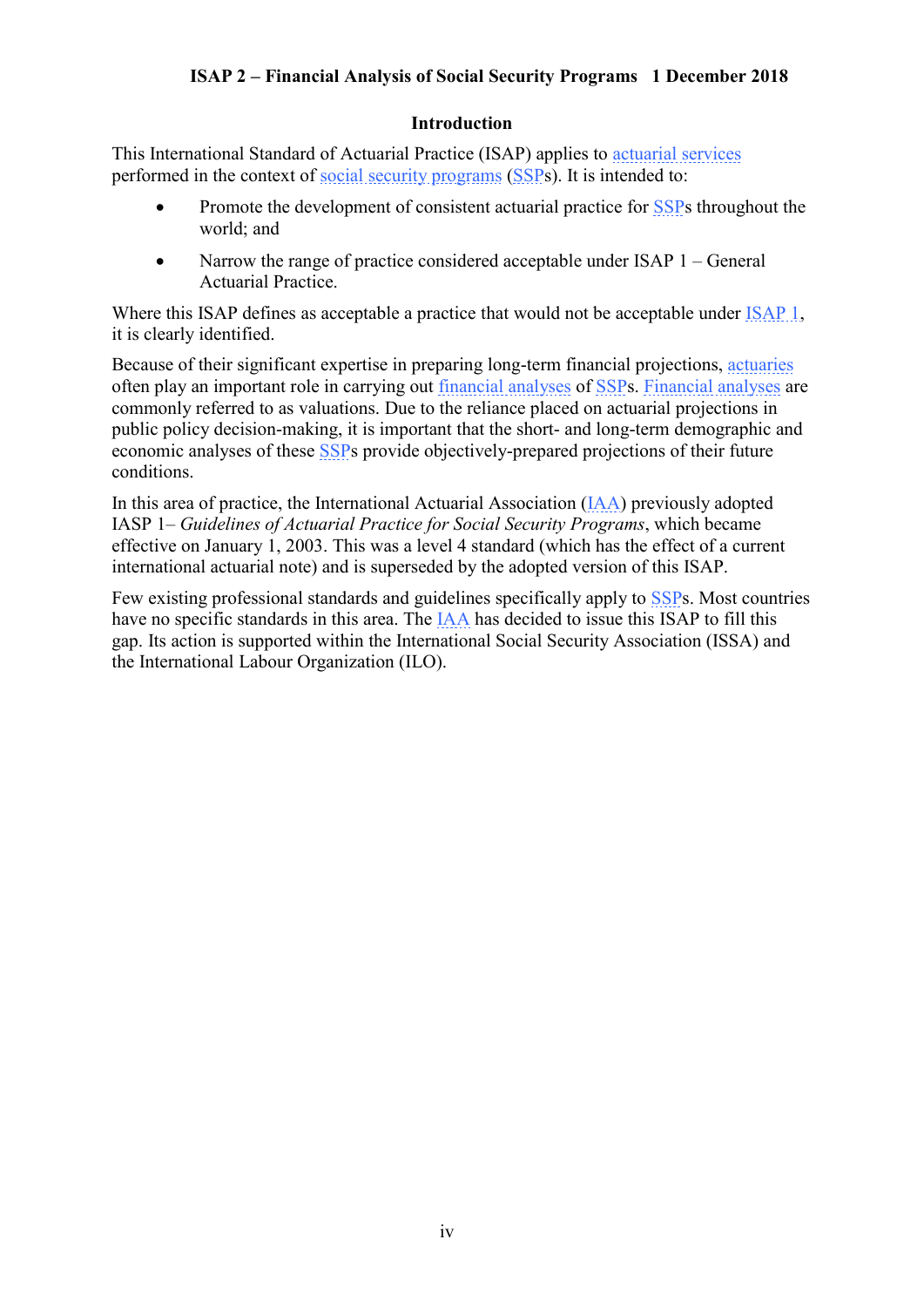#### <span id="page-6-0"></span>**Section 1. General**

- <span id="page-6-1"></span>**1.1. Purpose** – This ISAP provides guidance to [actuaries](https://www.actuaries.org/IAA/Documents/CTTEES_ASC/ISAPs_Glossary_Terms/IAA.html) performing [financial analyses](https://www.actuaries.org/IAA/Documents/CTTEES_ASC/ISAPs_Glossary_Terms/financial_analysis.html) of [SSPs,](https://www.actuaries.org/IAA/Documents/CTTEES_ASC/ISAPs_Glossary_Terms/social_security_program.html) or reviewing, advising on, or opining on such analyses, to give [intended users](https://www.actuaries.org/IAA/Documents/CTTEES_ASC/ISAPs_Glossary_Terms/intended_user.html) confidence that:
	- [Actuarial services](https://www.actuaries.org/IAA/Documents/CTTEES_ASC/ISAPs_Glossary_Terms/actuarial_services.html) are carried out professionally and with due care;
	- The results are relevant to their needs, are presented clearly and understandably, and are complete; and
	- The assumptions and methodology (including, but not limited to, [models](https://www.actuaries.org/IAA/Documents/CTTEES_ASC/ISAPs_Glossary_Terms/model.html) and modelling techniques) used are disclosed appropriately.
- <span id="page-6-2"></span>**1.2. Scope** – This ISAP applies to [actuaries](https://www.actuaries.org/IAA/Documents/CTTEES_ASC/ISAPs_Glossary_Terms/IAA.html) when performing or reviewing, advising on, or opining on [financial analyses](https://www.actuaries.org/IAA/Documents/CTTEES_ASC/ISAPs_Glossary_Terms/financial_analysis.html) of [SSPs.](https://www.actuaries.org/IAA/Documents/CTTEES_ASC/ISAPs_Glossary_Terms/social_security_program.html)
- <span id="page-6-3"></span>**1.3. Compliance** – An [actuary](https://www.actuaries.org/IAA/Documents/CTTEES_ASC/ISAPs_Glossary_Terms/IAA.html) may fail to follow the guidance of this ISAP but still comply with it where the *actuary*:
	- 1.3.1. Complies with requirements of [law](https://www.actuaries.org/IAA/Documents/CTTEES_ASC/ISAPs_Glossary_Terms/law.html) that conflict with this ISAP.
	- 1.3.2. Complies with requirements of the actuarial code of professional conduct applicable to the [work](https://www.actuaries.org/IAA/Documents/CTTEES_ASC/ISAPs_Glossary_Terms/work.html) that conflict with this ISAP.
	- 1.3.3. Departs from the guidance in this ISAP and provides, in any [report,](https://www.actuaries.org/IAA/Documents/CTTEES_ASC/ISAPs_Glossary_Terms/report.html) an appropriate statement with respect to the nature, rationale, and effect of such departure.

Paragraphs 2.6, 2.8, and 2.9 of **ISAP 1**, as modified by paragraph 2.6 of this ISAP, cover the situation where the **actuary** is directed to use certain assumptions or methodology. The [actuary](https://www.actuaries.org/IAA/Documents/CTTEES_ASC/ISAPs_Glossary_Terms/IAA.html) who complies with these paragraphs is not deviating from this ISAP.

- **1.4. Relationship to ISAP 1** Compliance with [ISAP 1](https://www.actuaries.org/IAA/Documents/CTTEES_ASC/Final_ISAPs_Posted/ISAP1_Review_adopted_1Dec2018.pdf) is a prerequisite to compliance with this ISAP, except where [ISAP 1](https://www.actuaries.org/IAA/Documents/CTTEES_ASC/Final_ISAPs_Posted/ISAP1_Review_adopted_1Dec2018.pdf) is overridden by this ISAP. Whenever guidance in this ISAP overrides the guidance in [ISAP 1](https://www.actuaries.org/IAA/Documents/CTTEES_ASC/Final_ISAPs_Posted/ISAP1_Review_adopted_1Dec2018.pdf) the caption **[This paragraph replaces paragraph x.y [title of paragraph x.y] in ISAP 1]** will be shown at the start of the paragraph. References in [ISAP 1](https://www.actuaries.org/IAA/Documents/CTTEES_ASC/Final_ISAPs_Posted/ISAP1_Review_adopted_1Dec2018.pdf) to "this ISAP" should be interpreted as applying equally to this ISAP 2, where appropriate.
- **1.5. Defined Terms** This ISAP uses various terms whose specific meanings are defined in the Glossary. These terms are highlighted in the text with a dashed underscore and in blue, which is also a hyperlink to the definition (e.g., [actuary\)](https://www.actuaries.org/IAA/Documents/CTTEES_ASC/ISAPs_Glossary_Terms/Actuary.html).
- <span id="page-6-4"></span>**1.6. Effective Date** – This ISAP is effective for [{actuarial services](https://www.actuaries.org/IAA/Documents/CTTEES_ASC/ISAPs_Glossary_Terms/Actuarial_Services.html) performed[/actuarial](https://www.actuaries.org/IAA/Documents/CTTEES_ASC/ISAPs_Glossary_Terms/Actuarial_Services.html)  [services](https://www.actuaries.org/IAA/Documents/CTTEES_ASC/ISAPs_Glossary_Terms/Actuarial_Services.html) commenced[/actuarial services](https://www.actuaries.org/IAA/Documents/CTTEES_ASC/ISAPs_Glossary_Terms/Actuarial_Services.html) performed relevant to an event} **<sup>1</sup>** on or after [Date].

1

<sup>&</sup>lt;sup>1</sup> Phrase to be selected and date to be inserted by standard-setter adopting or endorsing this ISAP.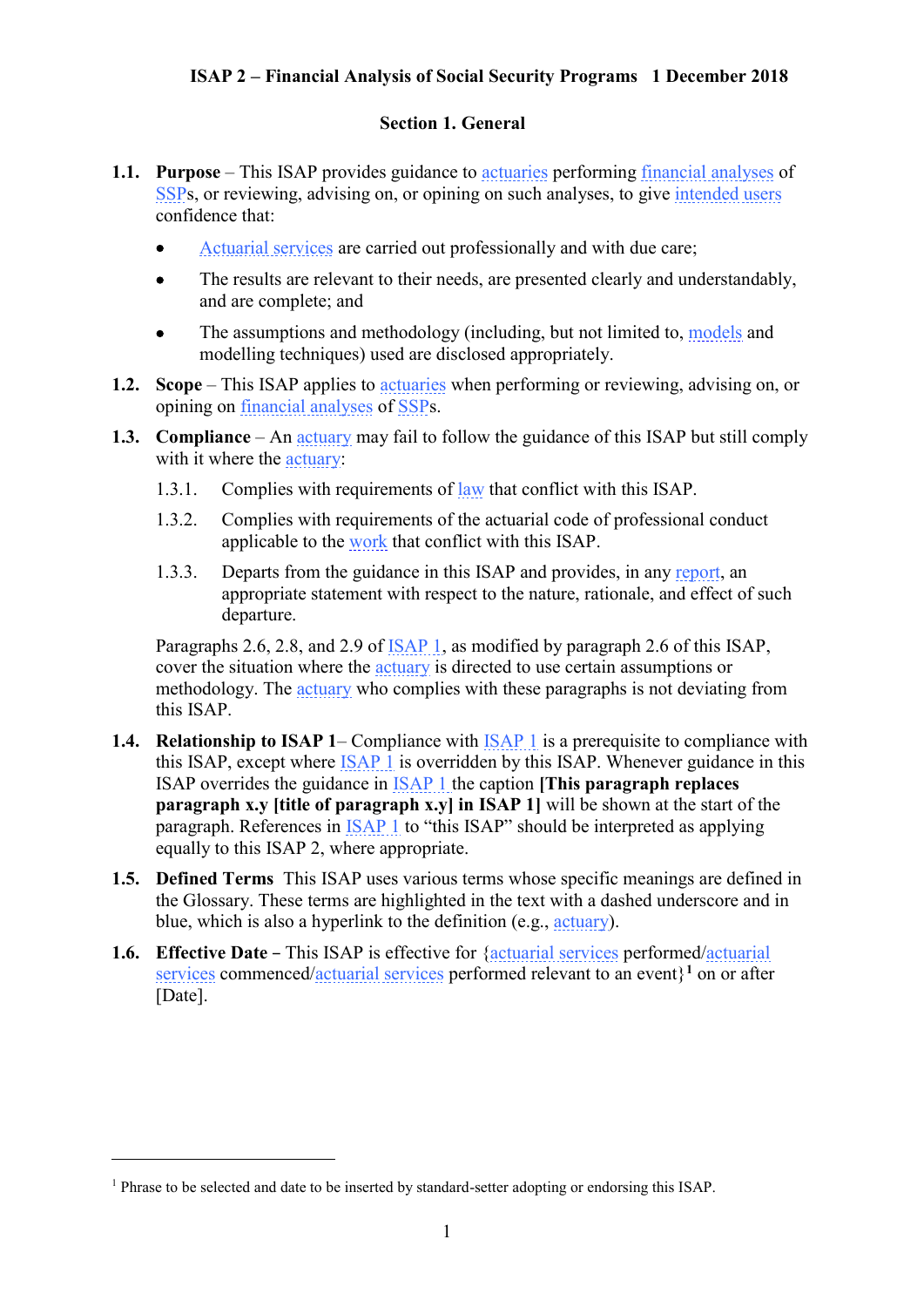#### <span id="page-7-1"></span><span id="page-7-0"></span>**Section 2. Appropriate Practices**

- **2.1. Consideration of all Relevant Features of the SSP and Law** The [actuary](https://www.actuaries.org/IAA/Documents/CTTEES_ASC/ISAPs_Glossary_Terms/Actuary.html) should consider all relevant [SSP](https://www.actuaries.org/IAA/Documents/CTTEES_ASC/ISAPs_Glossary_Terms/social_security_program.html) features, the policies and the stated intentions of the sponsoring organization, and current [law,](https://www.actuaries.org/IAA/Documents/CTTEES_ASC/ISAPs_Glossary_Terms/law.html) if that information exists and is reasonably available to the [actuary.](https://www.actuaries.org/IAA/Documents/CTTEES_ASC/ISAPs_Glossary_Terms/Actuary.html) The [actuary](https://www.actuaries.org/IAA/Documents/CTTEES_ASC/ISAPs_Glossary_Terms/Actuary.html) should also take into account established practice (if relevant) when no [law](https://www.actuaries.org/IAA/Documents/CTTEES_ASC/ISAPs_Glossary_Terms/law.html) exists with regard to certain benefit provisions or financial measures (for example, the basis for future indexation of retirement benefits). For a newly established or substantially changed [SSP,](https://www.actuaries.org/IAA/Documents/CTTEES_ASC/ISAPs_Glossary_Terms/social_security_program.html) the [actuary](https://www.actuaries.org/IAA/Documents/CTTEES_ASC/ISAPs_Glossary_Terms/Actuary.html) should take into account other relevant information, including relevant experience in comparable [SSPs.](https://www.actuaries.org/IAA/Documents/CTTEES_ASC/ISAPs_Glossary_Terms/social_security_program.html)
- <span id="page-7-2"></span>**2.2. Data** – The [actuary](https://www.actuaries.org/IAA/Documents/CTTEES_ASC/ISAPs_Glossary_Terms/Actuary.html) should consider what [data](https://www.actuaries.org/IAA/Documents/CTTEES_ASC/ISAPs_Glossary_Terms/Data.html) are required in order to perform, review, advise on, or opine on the [financial analysis](https://www.actuaries.org/IAA/Documents/CTTEES_ASC/ISAPs_Glossary_Terms/Financial_Analysis.html) of the [SSP.](https://www.actuaries.org/IAA/Documents/CTTEES_ASC/ISAPs_Glossary_Terms/social_security_program.html) These [data](https://www.actuaries.org/IAA/Documents/CTTEES_ASC/ISAPs_Glossary_Terms/Data.html) might include:
	- a. National or regional demographic statistics on variables such as fertility, mortality (life expectancy), morbidity, and migration (if such [data](https://www.actuaries.org/IAA/Documents/CTTEES_ASC/ISAPs_Glossary_Terms/Data.html) are not available on a national or regional basis, the [actuary](https://www.actuaries.org/IAA/Documents/CTTEES_ASC/ISAPs_Glossary_Terms/Actuary.html) might consider information from a wider geographical area that might apply, or it may be necessary to rely on relevant and reliable statistics of international organizations);
	- b. Demographic status and experience of the [SSP,](https://www.actuaries.org/IAA/Documents/CTTEES_ASC/ISAPs_Glossary_Terms/social_security_program.html) as applicable;
	- c. Economic experience, labour market conditions, and inflation;
	- d. Financial attributes of the [SSP,](https://www.actuaries.org/IAA/Documents/CTTEES_ASC/ISAPs_Glossary_Terms/social_security_program.html) such as contributions, investment earnings, and liquidity of assets;
	- e. Benefits of, or claims on, the [SSP;](https://www.actuaries.org/IAA/Documents/CTTEES_ASC/ISAPs_Glossary_Terms/social_security_program.html)
	- f. Number and experience of classes of contributors and beneficiaries of the [SSP;](https://www.actuaries.org/IAA/Documents/CTTEES_ASC/ISAPs_Glossary_Terms/social_security_program.html)
	- g. Covered salaries and past service credits; and
	- h. Censuses and population surveys covering, for example, family statistics.
- <span id="page-7-3"></span>**2.3. Assumptions** – If the [actuary](https://www.actuaries.org/IAA/Documents/CTTEES_ASC/ISAPs_Glossary_Terms/Actuary.html) sets the assumptions, the [actuary](https://www.actuaries.org/IAA/Documents/CTTEES_ASC/ISAPs_Glossary_Terms/Actuary.html) should use neutral assumptions in a [financial analysis](https://www.actuaries.org/IAA/Documents/CTTEES_ASC/ISAPs_Glossary_Terms/Financial_Analysis.html) of an [SSP.](https://www.actuaries.org/IAA/Documents/CTTEES_ASC/ISAPs_Glossary_Terms/social_security_program.html) Neutral assumptions are such that the [actuary](https://www.actuaries.org/IAA/Documents/CTTEES_ASC/ISAPs_Glossary_Terms/Actuary.html) expects that the resulting projection of the [SSP](https://www.actuaries.org/IAA/Documents/CTTEES_ASC/ISAPs_Glossary_Terms/social_security_program.html) experience is not a material underestimate or overestimate.
	- 2.3.1. The [actuary](https://www.actuaries.org/IAA/Documents/CTTEES_ASC/ISAPs_Glossary_Terms/Actuary.html) should consider performing an experience analysis to the extent that the available [data](https://www.actuaries.org/IAA/Documents/CTTEES_ASC/ISAPs_Glossary_Terms/Data.html) permit, to analyze past experience and to set future assumptions.
	- 2.3.2. The [actuary](https://www.actuaries.org/IAA/Documents/CTTEES_ASC/ISAPs_Glossary_Terms/Actuary.html) should select assumptions that reflect the time horizon of the analysis (which might be 75 years or more). The [actuary](https://www.actuaries.org/IAA/Documents/CTTEES_ASC/ISAPs_Glossary_Terms/Actuary.html) may select different assumptions for different time intervals in the projection (e.g., a common technique for this is to use recent experience as the basis for the [model](https://www.actuaries.org/IAA/Documents/CTTEES_ASC/ISAPs_Glossary_Terms/Model.html) assumptions for the first "n" years of projection, with longer-term trends applied to the ultimate assumptions after the first n years (select and ultimate)).
	- 2.3.3. The [actuary](https://www.actuaries.org/IAA/Documents/CTTEES_ASC/ISAPs_Glossary_Terms/Actuary.html) should consider any automatic balancing mechanisms that exist in an [SSP](https://www.actuaries.org/IAA/Documents/CTTEES_ASC/ISAPs_Glossary_Terms/Social_Security_Program.html) when selecting the [model](https://www.actuaries.org/IAA/Documents/CTTEES_ASC/ISAPs_Glossary_Terms/Model.html) variables and assumptions for an [SSP](https://www.actuaries.org/IAA/Documents/CTTEES_ASC/ISAPs_Glossary_Terms/Social_Security_Program.html) [financial analysis.](https://www.actuaries.org/IAA/Documents/CTTEES_ASC/ISAPs_Glossary_Terms/Financial_Analysis.html) The [actuary](https://www.actuaries.org/IAA/Documents/CTTEES_ASC/ISAPs_Glossary_Terms/Actuary.html) should consider to what extent the [SSP](https://www.actuaries.org/IAA/Documents/CTTEES_ASC/ISAPs_Glossary_Terms/Social_Security_Program.html) is "immunized" from the volatility of some variables (e.g., life expectancy) by the automatic balancing mechanisms.
	- 2.3.4. Credible experience [data](https://www.actuaries.org/IAA/Documents/CTTEES_ASC/ISAPs_Glossary_Terms/Data.html) might not exist for a newly introduced [SSP,](https://www.actuaries.org/IAA/Documents/CTTEES_ASC/ISAPs_Glossary_Terms/Social_Security_Program.html) or for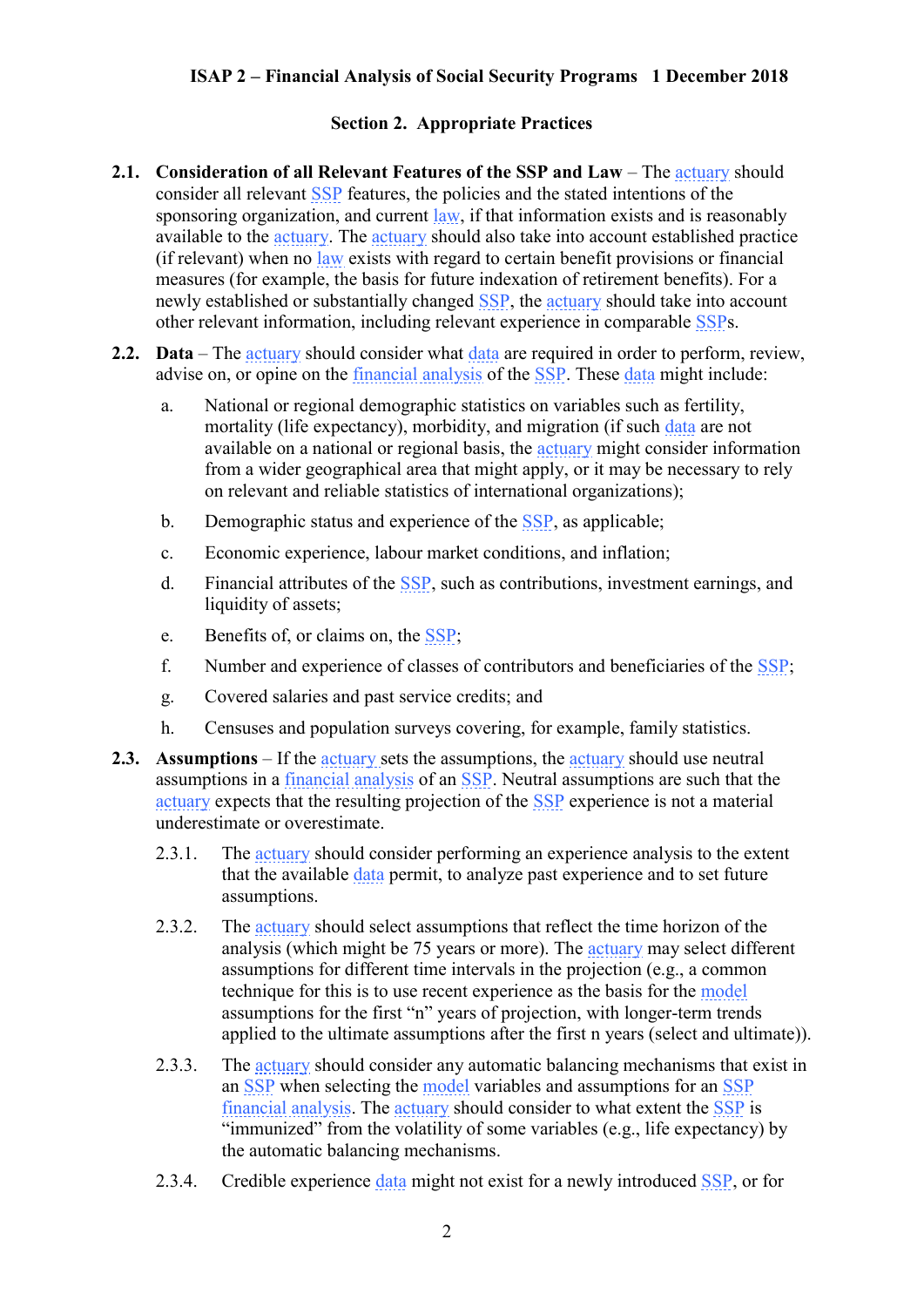new benefits to be provided by an existing [SSP.](https://www.actuaries.org/IAA/Documents/CTTEES_ASC/ISAPs_Glossary_Terms/Social_Security_Program.html) To establish assumptions in such cases, the [actuary](https://www.actuaries.org/IAA/Documents/CTTEES_ASC/ISAPs_Glossary_Terms/Actuary.html) may:

- a. Investigate the risk characteristics of the potential covered population through surveys or enquiries until credible [data](https://www.actuaries.org/IAA/Documents/CTTEES_ASC/ISAPs_Glossary_Terms/Data.html) are available;
- b. Consider the relevant external experience, including:
	- Other [SSPs](https://www.actuaries.org/IAA/Documents/CTTEES_ASC/ISAPs_Glossary_Terms/Social_Security_Program.html) (including the program being replaced, if any), or
	- Other countries:
- c. Use reasonable proxies or default values as may be appropriate.

If credible experience [data](https://www.actuaries.org/IAA/Documents/CTTEES_ASC/ISAPs_Glossary_Terms/Data.html) do not exist, the [actuary](https://www.actuaries.org/IAA/Documents/CTTEES_ASC/ISAPs_Glossary_Terms/Actuary.html) should disclose in the [report](https://www.actuaries.org/IAA/Documents/CTTEES_ASC/ISAPs_Glossary_Terms/Report.html) that the [financial analysis](https://www.actuaries.org/IAA/Documents/CTTEES_ASC/ISAPs_Glossary_Terms/Financial_Analysis.html) has been based on incomplete [data](https://www.actuaries.org/IAA/Documents/CTTEES_ASC/ISAPs_Glossary_Terms/Data.html) (and perhaps none relating to the [SSP](https://www.actuaries.org/IAA/Documents/CTTEES_ASC/ISAPs_Glossary_Terms/Social_Security_Program.html) itself), and should consider recommending that [financial analyses](https://www.actuaries.org/IAA/Documents/CTTEES_ASC/ISAPs_Glossary_Terms/Financial_Analysis.html) should be performed again as new information becomes available.

- 2.3.5. If the [actuary](https://www.actuaries.org/IAA/Documents/CTTEES_ASC/ISAPs_Glossary_Terms/Actuary.html) uses assumptions that include margins, then the actuary should disclose in the [report](https://www.actuaries.org/IAA/Documents/CTTEES_ASC/ISAPs_Glossary_Terms/Report.html) the basis and rationale for the margins and explain the relationship between the result using the assumptions that include margins and the result using neutral assumptions.
- <span id="page-8-0"></span>2.3.6. The [actuary](https://www.actuaries.org/IAA/Documents/CTTEES_ASC/ISAPs_Glossary_Terms/Actuary.html) should consider including in the analysis projections based on other sets of assumptions such as those that would result in high projected costs and those that would result in low projected costs when such projections are helpful in analysing the uncertainty of the projections and communicating the financial status of an [SSP.](https://www.actuaries.org/IAA/Documents/CTTEES_ASC/ISAPs_Glossary_Terms/Social_Security_Program.html)
- **2.4.** Consistency with the Financing Method The [actuary](https://www.actuaries.org/IAA/Documents/CTTEES_ASC/ISAPs_Glossary_Terms/Actuary.html) should use a methodology that is consistent with the financing method used for the [SSP](https://www.actuaries.org/IAA/Documents/CTTEES_ASC/ISAPs_Glossary_Terms/Social_Security_Program.html).
	- 2.4.1. For pay-as-you-go or partially funded  $SSPs$  $SSPs$ , the analysis should use an open group methodology, under which contributions and benefits of both current and future participants are considered.
	- 2.4.2. For fully funded [SSP](https://www.actuaries.org/IAA/Documents/CTTEES_ASC/ISAPs_Glossary_Terms/Social_Security_Program.html)s (that is, where accrued liabilities are intended to be funded over participants' working years), the analysis should use a closed group methodology, under which only current participants are considered, with or without their assumed future benefit accruals.

However, if the [actuary](https://www.actuaries.org/IAA/Documents/CTTEES_ASC/ISAPs_Glossary_Terms/Actuary.html) judges an alternative approach to be more appropriate, that approach should be used with justification communicated in the [report.](https://www.actuaries.org/IAA/Documents/CTTEES_ASC/ISAPs_Glossary_Terms/Report.html) In such circumstances, the [actuary](https://www.actuaries.org/IAA/Documents/CTTEES_ASC/ISAPs_Glossary_Terms/Actuary.html) may also consider reporting the results of the [financial](https://www.actuaries.org/IAA/Documents/CTTEES_ASC/ISAPs_Glossary_Terms/Financial_Analysis.html)  [analysis](https://www.actuaries.org/IAA/Documents/CTTEES_ASC/ISAPs_Glossary_Terms/Financial_Analysis.html) under:

- a. An open group methodology for pay-as-you-go or partially funded [SSPs](https://www.actuaries.org/IAA/Documents/CTTEES_ASC/ISAPs_Glossary_Terms/social_security_program.html); and
- b. A closed group methodology for fully funded [SSPs](https://www.actuaries.org/IAA/Documents/CTTEES_ASC/ISAPs_Glossary_Terms/social_security_program.html).

If the [law](https://www.actuaries.org/IAA/Documents/CTTEES_ASC/ISAPs_Glossary_Terms/Law.html) specifies a methodology for measuring the actuarial assets and obligations that does not follow either section 2.4.1 or 2.4.2, as applicable, the [actuary](https://www.actuaries.org/IAA/Documents/CTTEES_ASC/ISAPs_Glossary_Terms/Actuary.html) should communicate that fact. The [actuary](https://www.actuaries.org/IAA/Documents/CTTEES_ASC/ISAPs_Glossary_Terms/Actuary.html) should also comply with the guidance of paragraph 2.6 of this ISAP.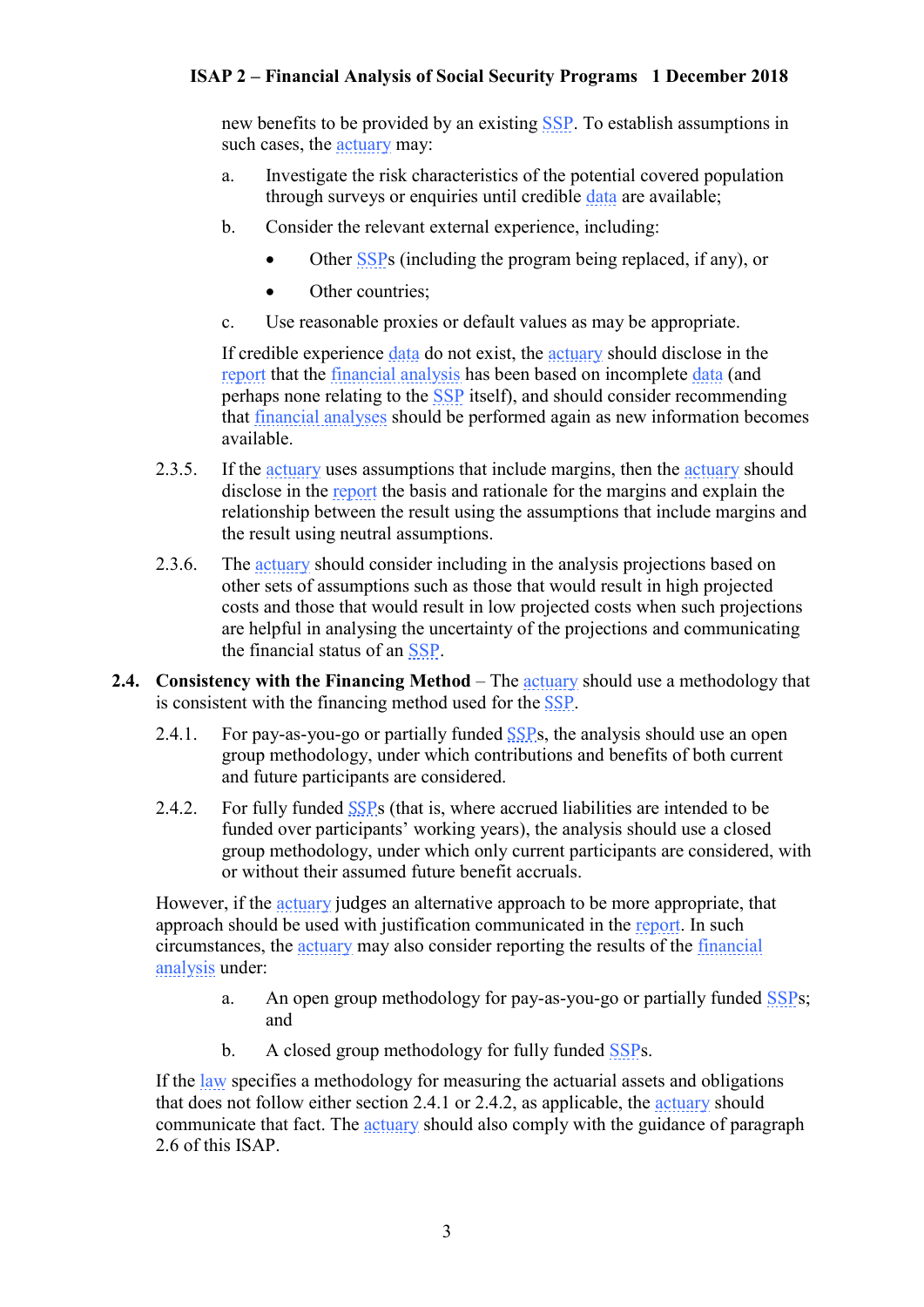- <span id="page-9-0"></span>2.5. **Independent Expert Review –** A [financial analysis](https://www.actuaries.org/IAA/Documents/CTTEES_ASC/ISAPs_Glossary_Terms/Financial_Analysis.html) is often subject to review by an independent expert.
	- 2.5.1. This review might address:
		- a. Whether the assumptions used in the [financial analysis](https://www.actuaries.org/IAA/Documents/CTTEES_ASC/ISAPs_Glossary_Terms/Financial_Analysis.html) are within a reasonable range both separately and in the aggregate;
		- b. Whether the results of the [financial analysis](https://www.actuaries.org/IAA/Documents/CTTEES_ASC/ISAPs_Glossary_Terms/Financial_Analysis.html) are within a reasonable range; or
		- c. Other aspects of the [financial analysis.](https://www.actuaries.org/IAA/Documents/CTTEES_ASC/ISAPs_Glossary_Terms/Financial_Analysis.html)
	- 2.5.2. "Independent expert" means a suitably experienced reviewer who:
		- a. Has not been involved in preparing the [work](https://www.actuaries.org/IAA/Documents/CTTEES_ASC/ISAPs_Glossary_Terms/Work.html) that is subject to review; and
		- b. Is not employed by the **principal** or its sponsoring agencies.

<span id="page-9-1"></span>In this context a reviewer contracted by the [principal](https://www.actuaries.org/IAA/Documents/CTTEES_ASC/ISAPs_Glossary_Terms/Principal.html) to perform the review is not considered to be employed by the **principal** or its sponsoring agencies.

- 2.5.3. The [actuary](https://www.actuaries.org/IAA/Documents/CTTEES_ASC/ISAPs_Glossary_Terms/Actuary.html) who prepared the [financial analysis](https://www.actuaries.org/IAA/Documents/CTTEES_ASC/ISAPs_Glossary_Terms/Financial_Analysis.html) should cooperate with the reviewer by providing the reviewer with any requested material in the [actuary](https://www.actuaries.org/IAA/Documents/CTTEES_ASC/ISAPs_Glossary_Terms/Actuary.html)'s possession if the terms of the [actuary](https://www.actuaries.org/IAA/Documents/CTTEES_ASC/ISAPs_Glossary_Terms/Actuary.html)'s engagement so permit, and by being available to discuss [data,](https://www.actuaries.org/IAA/Documents/CTTEES_ASC/ISAPs_Glossary_Terms/Data.html) methodology, assumptions, and other factors as necessary, with the reviewer.
- **2.6. Assumptions and Methodology Mandated by Law [This paragraph replaces paragraph 2.9 "Assumptions and Methodology Mandated by Law" in ISAP 1]**  When an assumption or methodology is mandated by [law,](https://www.actuaries.org/IAA/Documents/CTTEES_ASC/ISAPs_Glossary_Terms/Law.html) the [actuary](https://www.actuaries.org/IAA/Documents/CTTEES_ASC/ISAPs_Glossary_Terms/Actuary.html) should apply the guidance of paragraph 2.8 of [ISAP 1](https://www.actuaries.org/IAA/Documents/CTTEES_ASC/Final_ISAPs_Posted/ISAP1_Review_adopted_1Dec2018.pdf) as if the assumption or methodology were prescribed by the [principal](https://www.actuaries.org/IAA/Documents/CTTEES_ASC/ISAPs_Glossary_Terms/Principal.html) or another party.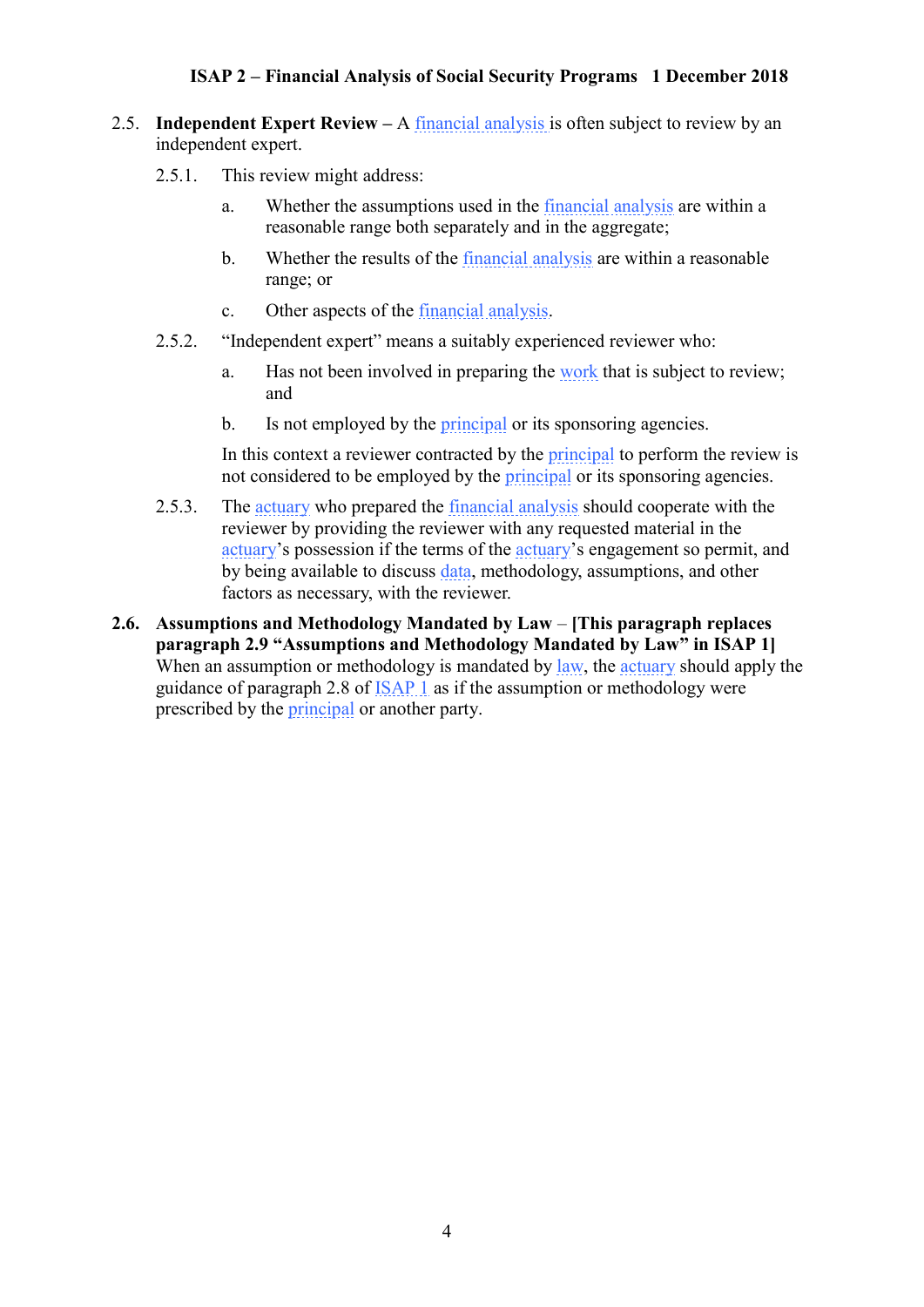#### <span id="page-10-1"></span><span id="page-10-0"></span>**Section 3. Communication**

#### **3.1. Report on Financial Analysis –**

- 3.1.1. The [actuary](https://www.actuaries.org/IAA/Documents/CTTEES_ASC/ISAPs_Glossary_Terms/Actuary.html) should communicate the results of any [financial analysis](https://www.actuaries.org/IAA/Documents/CTTEES_ASC/ISAPs_Glossary_Terms/Financial_Analysis.html) in a [report](https://www.actuaries.org/IAA/Documents/CTTEES_ASC/ISAPs_Glossary_Terms/Report.html) that:
	- a. Includes enough information to enable sound decisions to be made;
	- b. Discloses who the [principal](https://www.actuaries.org/IAA/Documents/CTTEES_ASC/ISAPs_Glossary_Terms/Principal.html) is, what the purpose of the [financial analysis](https://www.actuaries.org/IAA/Documents/CTTEES_ASC/ISAPs_Glossary_Terms/Financial_Analysis.html) is, and the instructions given to the [actuary;](https://www.actuaries.org/IAA/Documents/CTTEES_ASC/ISAPs_Glossary_Terms/Actuary.html)
	- c. Indicates the nature and timing of future cash flows being quantified;
	- d. States the nature and significance of material risks faced by the  $SSP$ ;
	- e. Explains the approach taken to the risk in the analysis;
	- f. Indicates the nature and extent of any material uncertainty in the information it contains; and
	- g. Indicates the sensitivity of the results to variations in key assumptions and methodology.
- 3.1.2. There are several measures the [actuary](https://www.actuaries.org/IAA/Documents/CTTEES_ASC/ISAPs_Glossary_Terms/Actuary.html) might use to present the results, including:
	- a. Projected cash flows and ending positions;
	- b. Discounted cash flows; and
	- c. Required contribution rates for sustainability.
- 3.1.3. This section applies specifically to [reports](https://www.actuaries.org/IAA/Documents/CTTEES_ASC/ISAPs_Glossary_Terms/Report.html) concerning the projected financial status of an [SSP.](https://www.actuaries.org/IAA/Documents/CTTEES_ASC/ISAPs_Glossary_Terms/Social_Security_Program.html) The [actuary](https://www.actuaries.org/IAA/Documents/CTTEES_ASC/ISAPs_Glossary_Terms/Actuary.html) should include at least the following information in an [SSP](https://www.actuaries.org/IAA/Documents/CTTEES_ASC/ISAPs_Glossary_Terms/Social_Security_Program.html) [financial analysis](https://www.actuaries.org/IAA/Documents/CTTEES_ASC/ISAPs_Glossary_Terms/Financial_Analysis.html) [report.](https://www.actuaries.org/IAA/Documents/CTTEES_ASC/ISAPs_Glossary_Terms/Report.html) The appendix (which is educational and not part of the guidance of this ISAP) shows lists of possible content for most sections of a [report.](https://www.actuaries.org/IAA/Documents/CTTEES_ASC/ISAPs_Glossary_Terms/Report.html)
	- a. Description of the relevant provisions of the [SSP;](https://www.actuaries.org/IAA/Documents/CTTEES_ASC/ISAPs_Glossary_Terms/Social_Security_Program.html)
	- b. Key dates:
		- [Valuation date;](https://www.actuaries.org/IAA/Documents/CTTEES_ASC/ISAPs_Glossary_Terms/Valuation_Data.html)
		- [Report date;](https://www.actuaries.org/IAA/Documents/CTTEES_ASC/ISAPs_Glossary_Terms/Report_Date.html) and
		- Date up to which all relevant information had been taken into consideration, if it differs from the [report date.](https://www.actuaries.org/IAA/Documents/CTTEES_ASC/ISAPs_Glossary_Terms/Report_Date.html)
	- c. Methodology, [data,](https://www.actuaries.org/IAA/Documents/CTTEES_ASC/ISAPs_Glossary_Terms/Data.html) and assumptions;
	- d. Results and findings;
	- e. Analysis of results; and
	- f. The actuarial [opinion.](https://www.actuaries.org/IAA/Documents/CTTEES_ASC/ISAPs_Glossary_Terms/Opinion.html)
- <span id="page-10-2"></span>3.1.4. The [actuary](https://www.actuaries.org/IAA/Documents/CTTEES_ASC/ISAPs_Glossary_Terms/Actuary.html) should include a formal statement in the [report](https://www.actuaries.org/IAA/Documents/CTTEES_ASC/ISAPs_Glossary_Terms/Report.html) that the report has been prepared, and the [actuary](https://www.actuaries.org/IAA/Documents/CTTEES_ASC/ISAPs_Glossary_Terms/Actuary.html)'s [opinion](https://www.actuaries.org/IAA/Documents/CTTEES_ASC/ISAPs_Glossary_Terms/Opinion.html) given, in accordance with the applicable local standards of practice or this model ISAP.
- **3.2. Actuarial Opinion –** The [actuary](https://www.actuaries.org/IAA/Documents/CTTEES_ASC/ISAPs_Glossary_Terms/Actuary.html) should provide an [opinion](https://www.actuaries.org/IAA/Documents/CTTEES_ASC/ISAPs_Glossary_Terms/Opinion.html) on the [actuary](https://www.actuaries.org/IAA/Documents/CTTEES_ASC/ISAPs_Glossary_Terms/Actuary.html)'s assignment: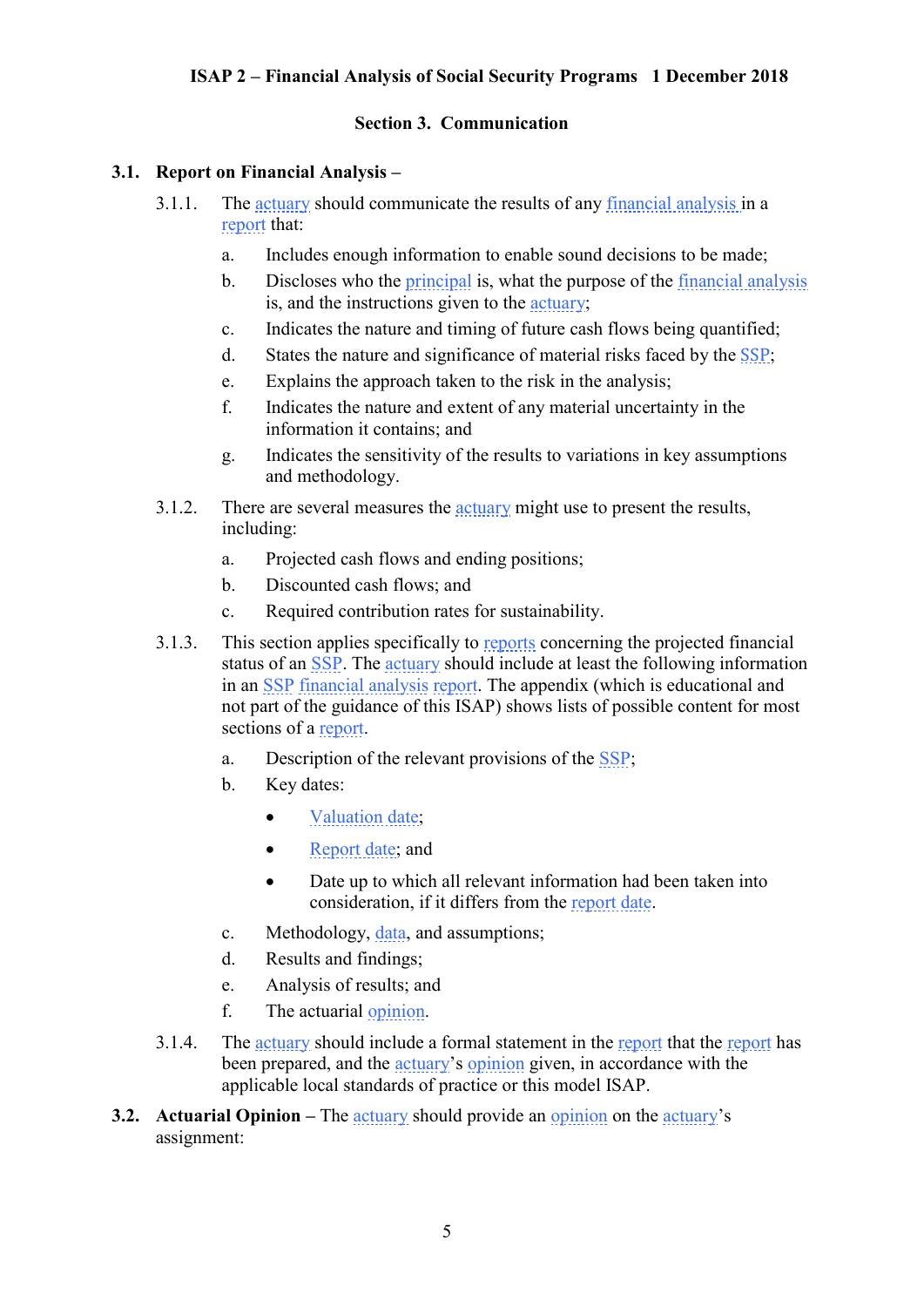- 3.2.1. Unless paragraph 3.2.3 applies, the [opinion](https://www.actuaries.org/IAA/Documents/CTTEES_ASC/ISAPs_Glossary_Terms/Opinion.html) should state the extent to which the following hold, or do not hold:
	- a. The [data](https://www.actuaries.org/IAA/Documents/CTTEES_ASC/ISAPs_Glossary_Terms/Data.html) upon which the [report](https://www.actuaries.org/IAA/Documents/CTTEES_ASC/ISAPs_Glossary_Terms/Report.html) is based are sufficient and reliable;
	- b. The assumptions used for the [report](https://www.actuaries.org/IAA/Documents/CTTEES_ASC/ISAPs_Glossary_Terms/Report.html) are reasonable and appropriate both in the aggregate and individually; and
	- c. The methodology employed is appropriate and consistent with [accepted](https://www.actuaries.org/IAA/Documents/CTTEES_ASC/ISAPs_Glossary_Terms/Accepted_Actuarial_Practice.html)  [actuarial practice.](https://www.actuaries.org/IAA/Documents/CTTEES_ASC/ISAPs_Glossary_Terms/Accepted_Actuarial_Practice.html)
- 3.2.2. Unless paragraph 3.2.3 applies, the [opinion](https://www.actuaries.org/IAA/Documents/CTTEES_ASC/ISAPs_Glossary_Terms/Opinion.html) should include a statement with respect to the extent to which the [SSP](https://www.actuaries.org/IAA/Documents/CTTEES_ASC/ISAPs_Glossary_Terms/Social_Security_Program.html) is financially sustainable over the period covered by the projections used for the [financial analysis.](https://www.actuaries.org/IAA/Documents/CTTEES_ASC/ISAPs_Glossary_Terms/Financial_Analysis.html) Financial sustainability of an [SSP](https://www.actuaries.org/IAA/Documents/CTTEES_ASC/ISAPs_Glossary_Terms/Social_Security_Program.html) relates to its continuous capacity to support the benefits offered by the [SSP](https://www.actuaries.org/IAA/Documents/CTTEES_ASC/ISAPs_Glossary_Terms/Social_Security_Program.html) when considering the applicable financing rules and the future demographic and economic environment in which it will operate.
- 3.2.3. The [actuary](https://www.actuaries.org/IAA/Documents/CTTEES_ASC/ISAPs_Glossary_Terms/Actuary.html) may answer questions about an existing financial analysis of an [SSP](https://www.actuaries.org/IAA/Documents/CTTEES_ASC/ISAPs_Glossary_Terms/Social_Security_Program.html). (For example, the [actuary](https://www.actuaries.org/IAA/Documents/CTTEES_ASC/ISAPs_Glossary_Terms/Actuary.html) might be asked to estimate the effect of using a revised population projection while keeping all other assumptions the same.) In such case the [opinion](https://www.actuaries.org/IAA/Documents/CTTEES_ASC/ISAPs_Glossary_Terms/Opinion.html)'s scope (especially what is not included) should be clearly articulated and pertinent to the question.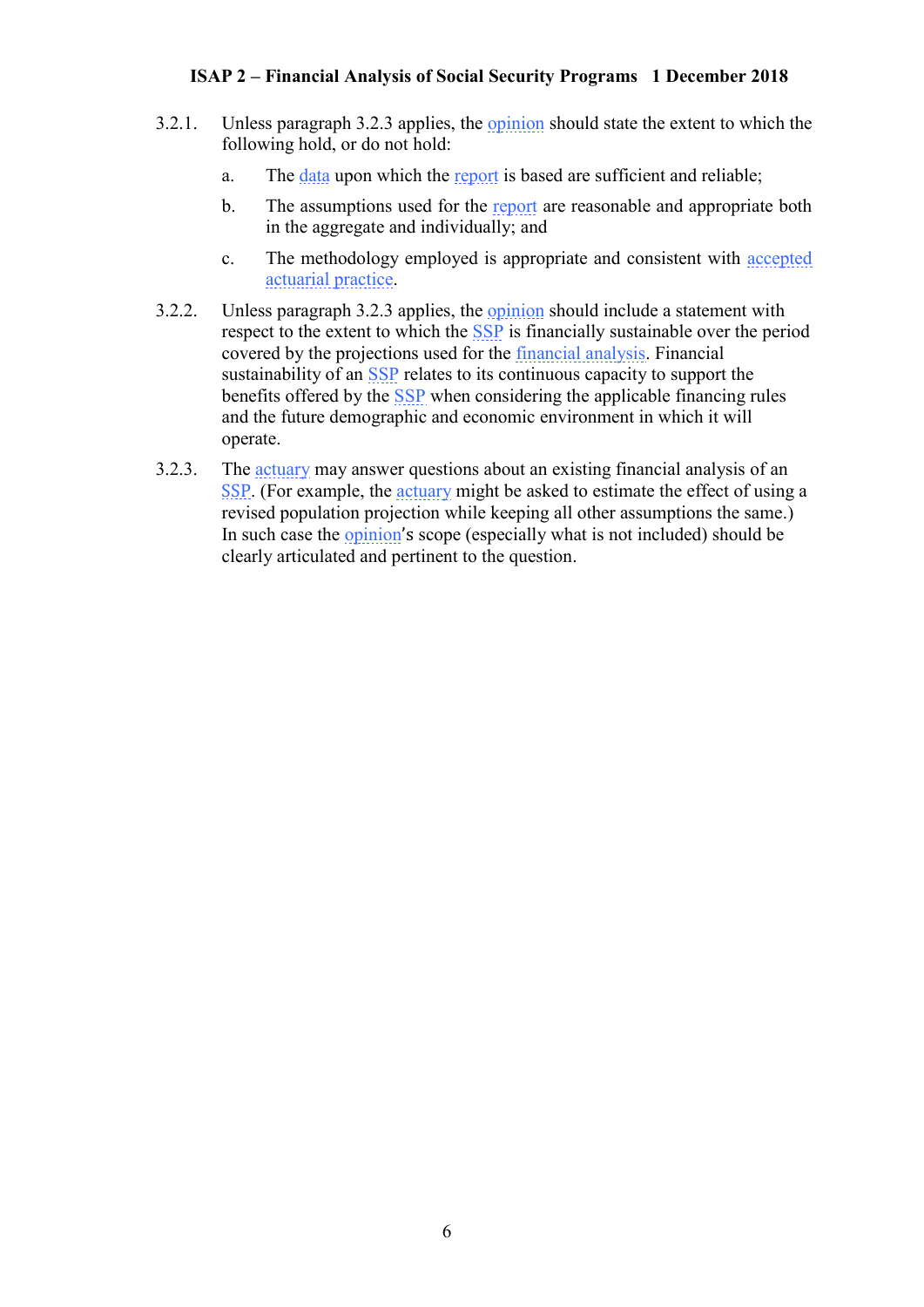#### <span id="page-12-0"></span>**APPENDIX**

#### **Possible Report Content**

*Note*: this appendix is provided for informational purposes, and is not part of the ISAP. It contains lists the task force drafting the ISAP assembled to show possible items covered by the various sections of the [actuary](https://www.actuaries.org/IAA/Documents/CTTEES_ASC/ISAPs_Glossary_Terms/Actuary.html)'s [report.](https://www.actuaries.org/IAA/Documents/CTTEES_ASC/ISAPs_Glossary_Terms/Report.html)

- 1. Description of the provisions of the [SSP](https://www.actuaries.org/IAA/Documents/CTTEES_ASC/ISAPs_Glossary_Terms/Social_Security_Program.html) related to:
	- a. Coverage;
	- b. Nature of the [SSP,](https://www.actuaries.org/IAA/Documents/CTTEES_ASC/ISAPs_Glossary_Terms/Social_Security_Program.html) e.g., defined benefit or defined contribution;
	- c. Financing approach, e.g., pay-as-you-go, partially funded, or fully funded;
	- d. Source of funding, e.g., worker or employer contributions, transfers from government revenues, including legislated or contractual contribution rates; and
	- e. Benefit provisions, e.g., contingencies covered, formulae, amounts, restrictions, and eligibility conditions.
- 2. Methodology, [data,](https://www.actuaries.org/IAA/Documents/CTTEES_ASC/ISAPs_Glossary_Terms/Data.html) and assumptions:
	- a. Description of the methodology used;
	- b. Key demographic assumptions such as mortality (longevity), morbidity, fertility, migration, and unemployment;
	- c. Key historical demographic [data,](https://www.actuaries.org/IAA/Documents/CTTEES_ASC/ISAPs_Glossary_Terms/Data.html) such as:
		- i. Eligible and beneficiary population by relevant demographic characteristic groupings, and how these populations compare to the total population;
		- ii. Dependency ratios;
		- iii. Employment earnings by age groups and gender, and averages;
		- iv. Contributory earnings and averages by age groups and gender;
		- v. Labour force participation rates by age groups and gender; and
		- vi. Covered payroll and workforce;
	- d. Key economic [data](https://www.actuaries.org/IAA/Documents/CTTEES_ASC/ISAPs_Glossary_Terms/Data.html) and assumptions such as rates of inflation, economic growth, and return on investments (if any);
	- e. The extent, if any, of interdependency among assumptions;
	- f. Summaries of the [data](https://www.actuaries.org/IAA/Documents/CTTEES_ASC/ISAPs_Glossary_Terms/Data.html) used as a basis for the [SSP](https://www.actuaries.org/IAA/Documents/CTTEES_ASC/ISAPs_Glossary_Terms/Social_Security_Program.html) [financial analysis](https://www.actuaries.org/IAA/Documents/CTTEES_ASC/ISAPs_Glossary_Terms/Financial_Analysis.html) assumptions, and as a starting point for the projections; and
	- g. Sources, quality, and relevance of the [data](https://www.actuaries.org/IAA/Documents/CTTEES_ASC/ISAPs_Glossary_Terms/Data.html) used.
- 3. Results and findings:
	- a. Projected demographic values at selected future points in time, such as:
		- i. Eligible and beneficiary population by relevant demographic characteristic groupings, and how these populations compare to the total population;
		- ii. Dependency ratios;
		- iii. Employment earnings by age groups and gender, and averages;
		- iv. Contributory earnings and averages by age groups and gender;
		- v. Labour force participation rates by age groups and gender; and
		- vi. Covered payroll and workforce.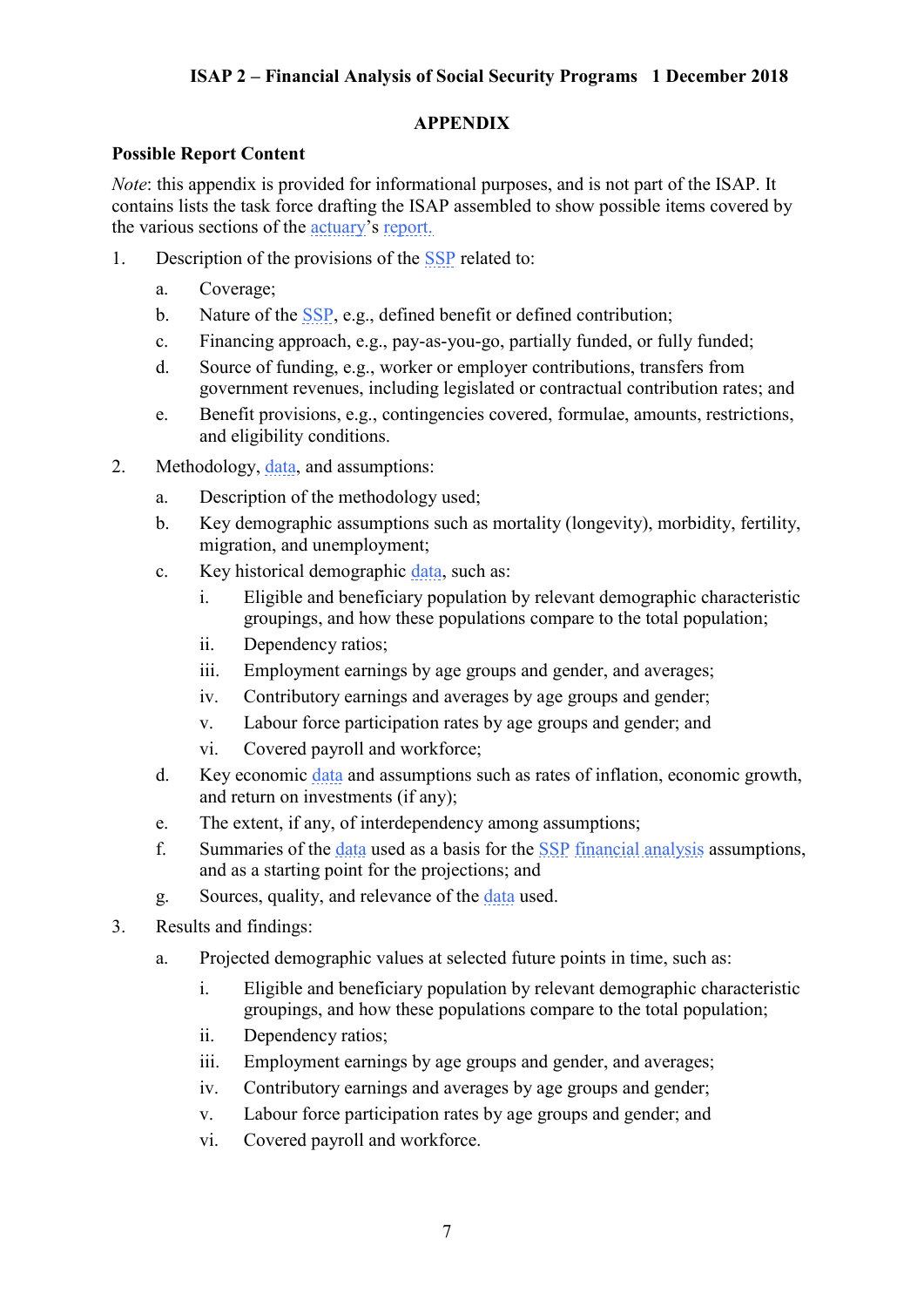- b. Financial projections showing cash flows and balance sheet values for the recent past and for the future, such as:
	- i. Contributions;
	- ii. Investment earnings;
	- iii. Other income;
	- iv. Total income;
	- v. Benefits or claims;
	- vi. Administrative expenses;
	- vii. Total expenditures;
	- viii. Annual balance (income minus expenditure);
	- ix. Actuarial deficit and funded ratio as of [valuation date](https://www.actuaries.org/IAA/Documents/CTTEES_ASC/ISAPs_Glossary_Terms/Valuation_Date.html) and other representative dates (for fully-funded pension schemes);
	- x. Nature of assets and/or individual accounts;
	- xi. Market value of financial or tangible assets;
	- xii. Fund value, if any; and
	- xiii. Value of notional assets (such as value of future contributions, if that is recognized as an asset).

The results may be expressed in relation to one or more relevant volume measures, such as the size of the jurisdiction's economy.

- c. Cost rates as appropriate:
	- i. Pay-as-you-go cost rate;
	- ii. General average premium or partially funded cost rate; or
	- iii. Fully funded cost rate.
- d. A presentation designed to provide an indication of the financial sustainability of the [SSP,](https://www.actuaries.org/IAA/Documents/CTTEES_ASC/ISAPs_Glossary_Terms/social_security_program.html) if appropriate.
- 4. Analysis of results:
	- a. Reconciliation with the prior [report,](https://www.actuaries.org/IAA/Documents/CTTEES_ASC/ISAPs_Glossary_Terms/Report.html) along with explanations of significant changes in results.
	- b. Discussion of the pattern of financial projections (e.g., as a result of the ageing of the population, maturity of the [SSP,](https://www.actuaries.org/IAA/Documents/CTTEES_ASC/ISAPs_Glossary_Terms/social_security_program.html) and recent changes in [SSP](https://www.actuaries.org/IAA/Documents/CTTEES_ASC/ISAPs_Glossary_Terms/social_security_program.html) design or financing) and the implications thereof. The [actuary](https://www.actuaries.org/IAA/Documents/CTTEES_ASC/ISAPs_Glossary_Terms/Actuary.html) may include a comparison of how benefits are projected to grow or decline as a result of different levels of inflation or economic growth and during which part of the projection period, as an indicator of potential stability or instability of the system in the longer term.
	- c. Sensitivity of results to variations in one or more assumptions.
	- d. Effect of automatic balancing mechanisms (if any) under each scenario used for the projections in the [report](https://www.actuaries.org/IAA/Documents/CTTEES_ASC/ISAPs_Glossary_Terms/Report.html), where "effect" covers both how the automatic balancing mechanism alters the key parameters of the [SSP](https://www.actuaries.org/IAA/Documents/CTTEES_ASC/ISAPs_Glossary_Terms/Social_Security_Program.html) (such as the pension age, or determination of benefits) and how the alteration of the key parameters changes the amounts paid to beneficiaries.
	- e. Findings with respect to the short-, medium-, and long-term financial sustainability of the [SSP](https://www.actuaries.org/IAA/Documents/CTTEES_ASC/ISAPs_Glossary_Terms/Social_Security_Program.html) with due regard to the funding rules under the [law](https://www.actuaries.org/IAA/Documents/CTTEES_ASC/ISAPs_Glossary_Terms/Law.html) if such funding rules exist.